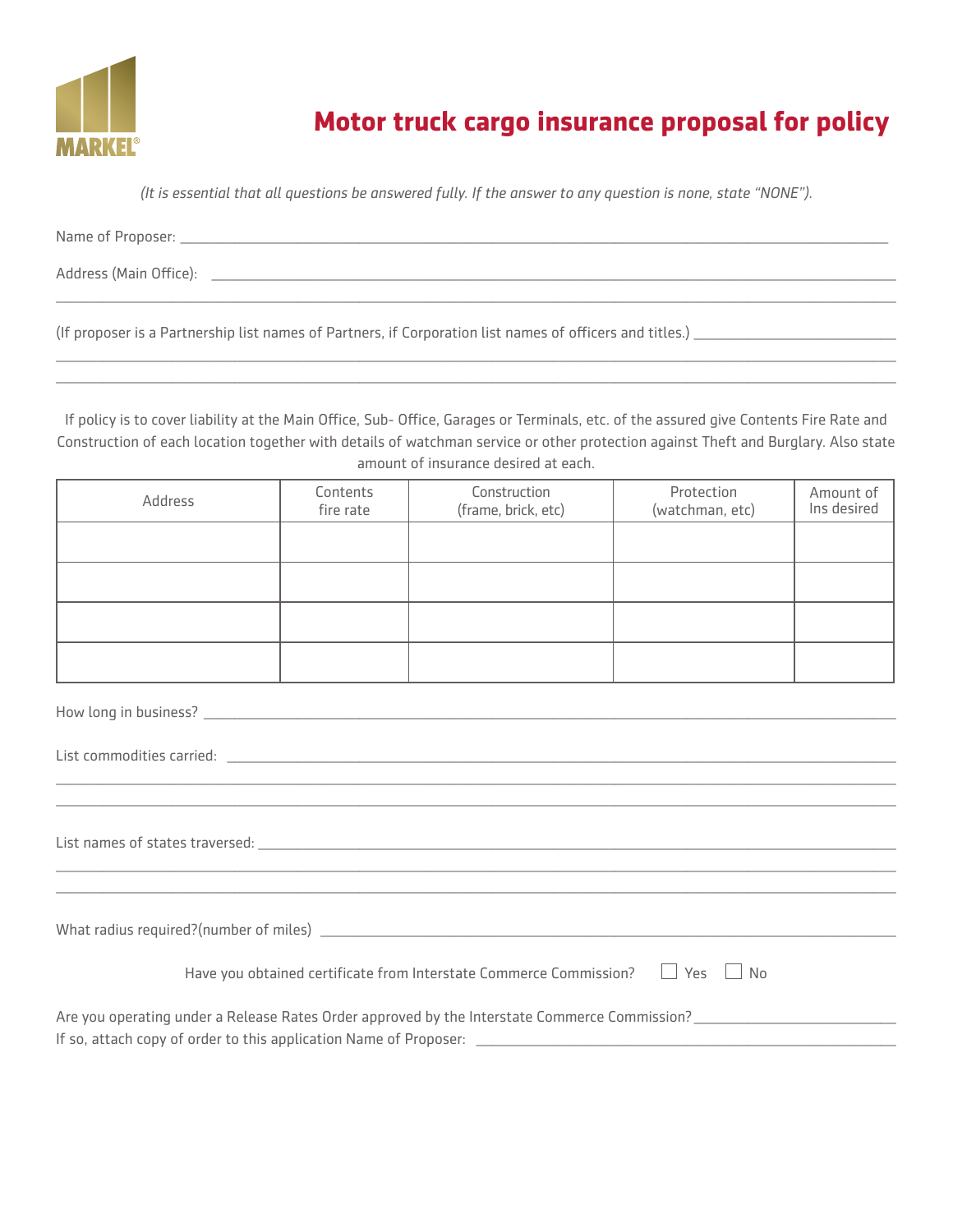## **Schedule of Equipment**

| Name of Truck<br><b>Tractor or Trailer</b>                                                                                                                                                               | Year Built | Capacity and<br>manufacturer<br>number | Type of body | Value of<br>average load | Amount of<br>insurance<br>desired |  |  |  |
|----------------------------------------------------------------------------------------------------------------------------------------------------------------------------------------------------------|------------|----------------------------------------|--------------|--------------------------|-----------------------------------|--|--|--|
|                                                                                                                                                                                                          |            |                                        |              |                          |                                   |  |  |  |
|                                                                                                                                                                                                          |            |                                        |              |                          |                                   |  |  |  |
|                                                                                                                                                                                                          |            |                                        |              |                          |                                   |  |  |  |
|                                                                                                                                                                                                          |            |                                        |              |                          |                                   |  |  |  |
|                                                                                                                                                                                                          |            |                                        |              |                          |                                   |  |  |  |
|                                                                                                                                                                                                          |            |                                        |              |                          |                                   |  |  |  |
|                                                                                                                                                                                                          |            |                                        |              |                          |                                   |  |  |  |
|                                                                                                                                                                                                          |            |                                        |              |                          |                                   |  |  |  |
|                                                                                                                                                                                                          |            |                                        |              |                          |                                   |  |  |  |
|                                                                                                                                                                                                          |            |                                        |              |                          |                                   |  |  |  |
|                                                                                                                                                                                                          |            |                                        |              |                          |                                   |  |  |  |
|                                                                                                                                                                                                          |            |                                        |              |                          |                                   |  |  |  |
|                                                                                                                                                                                                          |            |                                        |              |                          |                                   |  |  |  |
| Are trucks equipped with speed governors? $\Box$ Yes $\Box$ No, If so, what is maximum speed permitted? $\Box$                                                                                           |            |                                        |              |                          |                                   |  |  |  |
| Is exhaust properly situated and properly protected so as not to cause fire of body or contents? $\Box$ Yes $\Box$ No                                                                                    |            |                                        |              |                          |                                   |  |  |  |
| If trucks are equipped with fire extinguisher, how many on each truck and where placed?<br>The place of the content of the content of the content of the content of the content of the content of the co |            |                                        |              |                          |                                   |  |  |  |
|                                                                                                                                                                                                          |            |                                        |              |                          |                                   |  |  |  |
| Are all wheels of trucks-trailers-tractors equipped with brakes? $\Box$ Yes $\Box$ No                                                                                                                    |            |                                        |              |                          |                                   |  |  |  |
|                                                                                                                                                                                                          |            |                                        |              |                          |                                   |  |  |  |
| If proposer is a truckman or carrier attach copy of receipt or bill of lading used.                                                                                                                      |            |                                        |              |                          |                                   |  |  |  |
|                                                                                                                                                                                                          |            |                                        |              |                          |                                   |  |  |  |
| Have you been insured previously? $\Box$ Yes $\Box$ No,                                                                                                                                                  |            |                                        |              |                          |                                   |  |  |  |